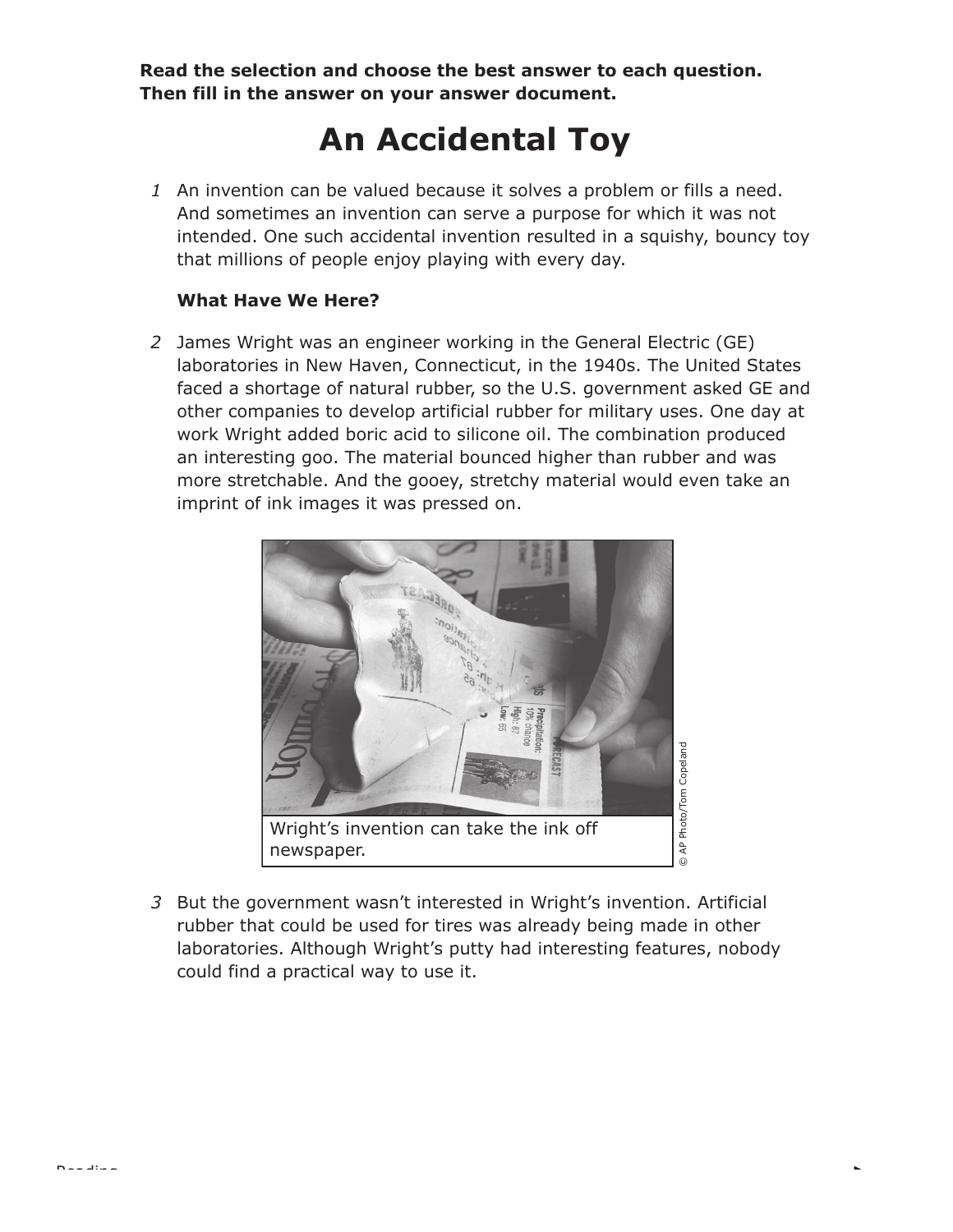## **Stretching into Success**

- *4* Perhaps the putty would have been just a local wonder if it weren't for a man named Peter Hodgson who had experience in advertising. Hodgson learned about the putty and had an idea. He knew that marketing and advertising were very important in making a product popular. If Hodgson could get the word out by advertising the putty, it could be a huge success.
- *5* Hodgson bought the rights to make the putty, which he named Silly Putty. He sold it in a catalog and in a few stores and then began to advertise it nationwide. Then Silly Putty was mentioned in the *New Yorker* magazine. Within three days Hodgson received 250,000 orders for Silly Putty. This once-rejected lab experiment had become a wildly popular toy. Hodgson packaged the putty in plastic eggs, and it is still sold that way. Silly Putty was one of the best-selling toys of the 1950s, and it remains very popular with children today. Since 1950, more than 300 million Silly Putty eggs have been sold!



## **Not Just a Toy**

Reading

*6* As Silly Putty became more common in households, people took notice of its unique properties. It is pliable when pressed slowly but stiffens when pressure is applied quickly. So it can be squished by hand, but it remains in a ball when bounced off the floor. People noticed that things stick to the soft putty. For example, a ball of the putty rolled along a piece of clothing can remove pet hair, and a small piece of putty pressed between the keys of a computer keyboard can pick up dust and lint. And Silly Putty can be used to help balance a wobbly table if it is placed under one of the table legs.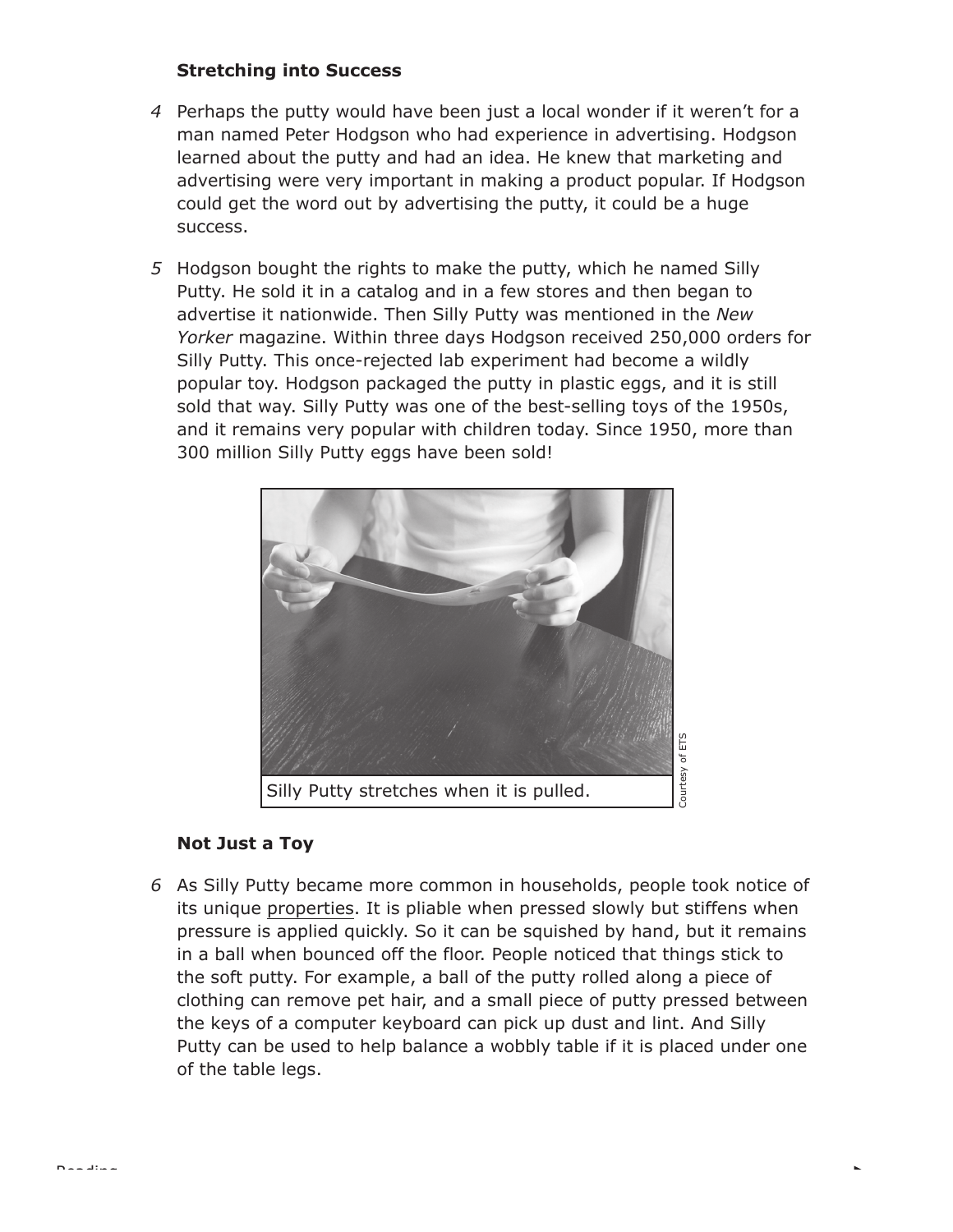

- *7* Because Silly Putty is soft and smooth, some people have found that squeezing it can help reduce stress or focus the mind on a task. Squeezing the putty keeps the hand muscle active and uses excess energy. Silly Putty can also be used in physical therapy for people who have hand injuries. The putty offers resistance when squeezed to help people strengthen hand muscles.
- *8* Uses for Silly Putty continue to be found some 70 years after its invention. In fact, astronauts on space missions have used Silly Putty to hold their instruments in place in zero gravity, showing that the toy's potential is truly out of this world.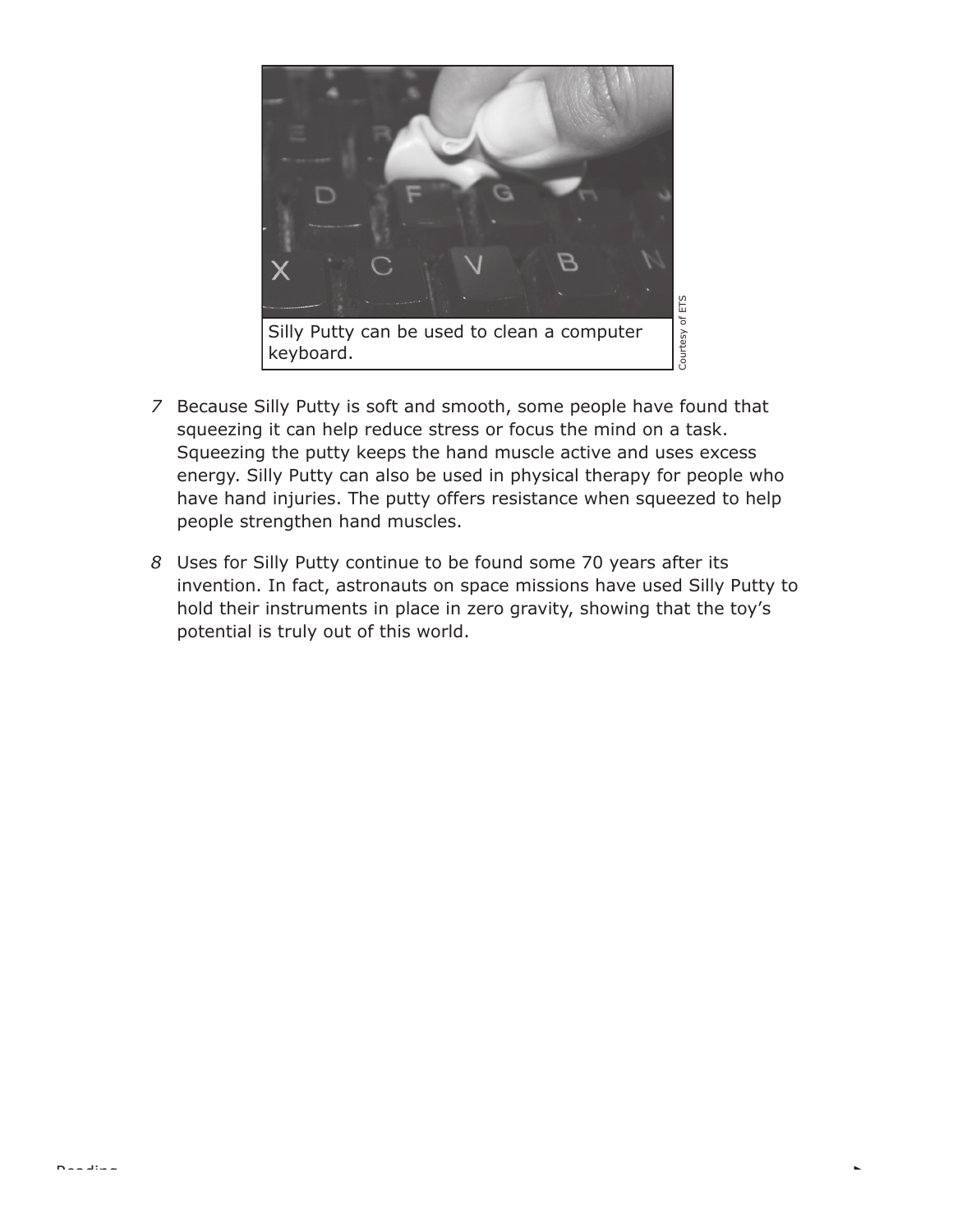- **32** The author's main purpose in writing the selection is to
	- **F** encourage the reader to think of clever uses for a product
	- **G** inform the reader about the invention and uses of an interesting product
	- **H** describe some creative ways of promoting a new product
	- **J** explain how to develop an invention

- **33** From the information presented in paragraph 2, the reader can conclude that Wright's invention —
	- **A** cost more to make than the government was willing to pay
	- **B** required chemicals that were difficult to get
	- **C** displayed characteristics that he did not expect
	- **D** was the reason he was offered a job in the laboratory

- **34** Which of these statements best summarizes the section titled "Stretching into Success"?
	- **F** When Peter Hodgson purchased the rights to make the putty, he decided to call it Silly Putty.
	- **G** Peter Hodgson learned of an invention, named it Silly Putty, and used his experience to successfully advertise it.
	- **H** Peter Hodgson realized that children around the country would like the putty if he came up with a good name for it.
	- **J** To help make James Wright's invention popular, Peter Hodgson wanted to give more people the opportunity to know about it.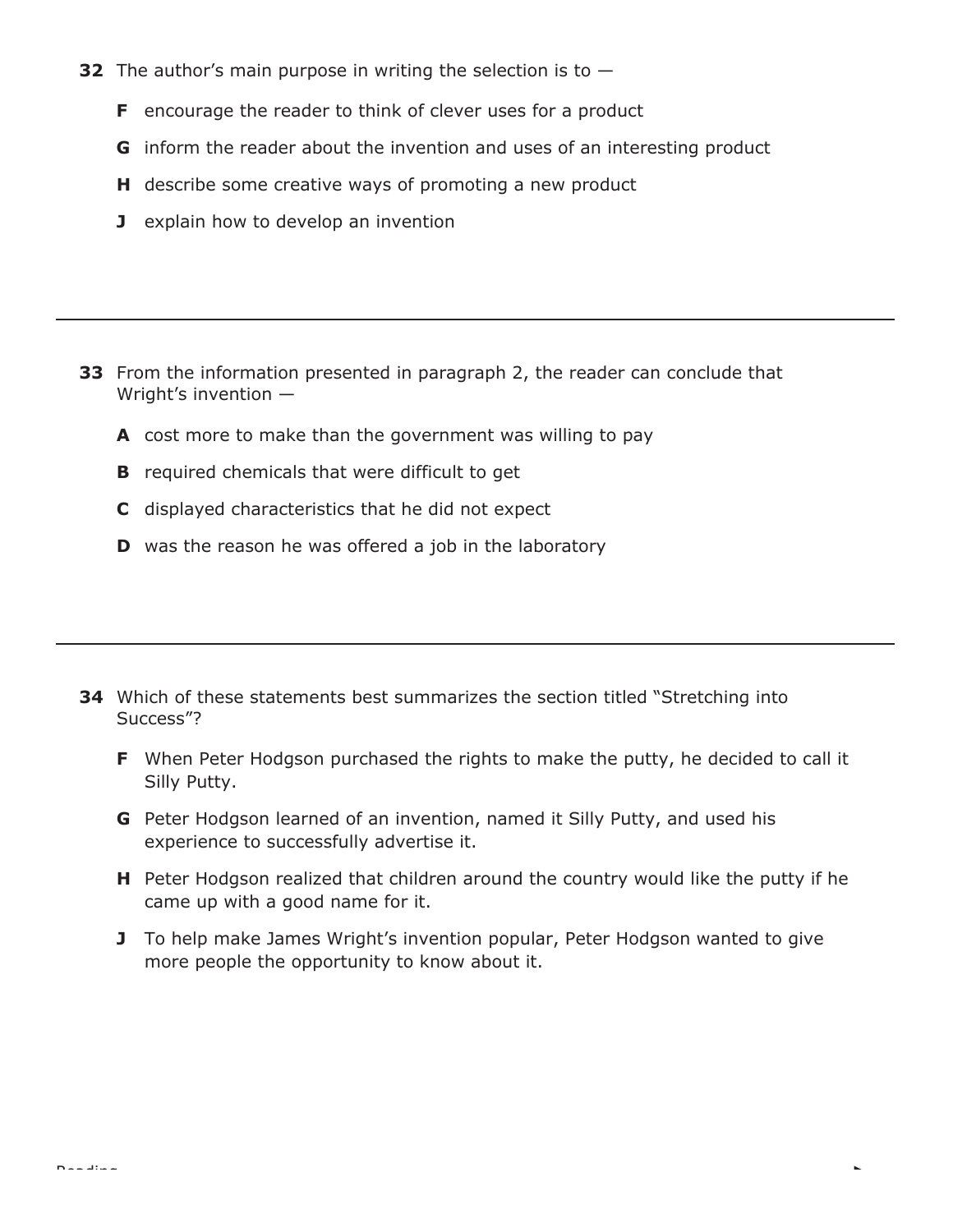- **35** Based on the ideas presented in the selection, what can the reader conclude about Silly Putty?
	- **A** It is used today by more adults than children.
	- **B** Copying ink images is the most valuable of its uses.
	- **C** For about 70 years it has been the most popular toy on the market.
	- **D** It has gained new uses over the years.

- **36** What is the meaning of the word properties in paragraph 6?
	- **F** Creators
	- **G** Solutions
	- **H** Qualities
	- **J** Customers

- **37** What can the reader conclude about Peter Hodgson based on information in the selection?
	- **A** He purchased several toys from different companies.
	- **B** He saw the possibilities for something that others did not.
	- **C** He searched for new inventions by reading magazines.
	- **D** He believed that mistakes often lead to important discoveries.